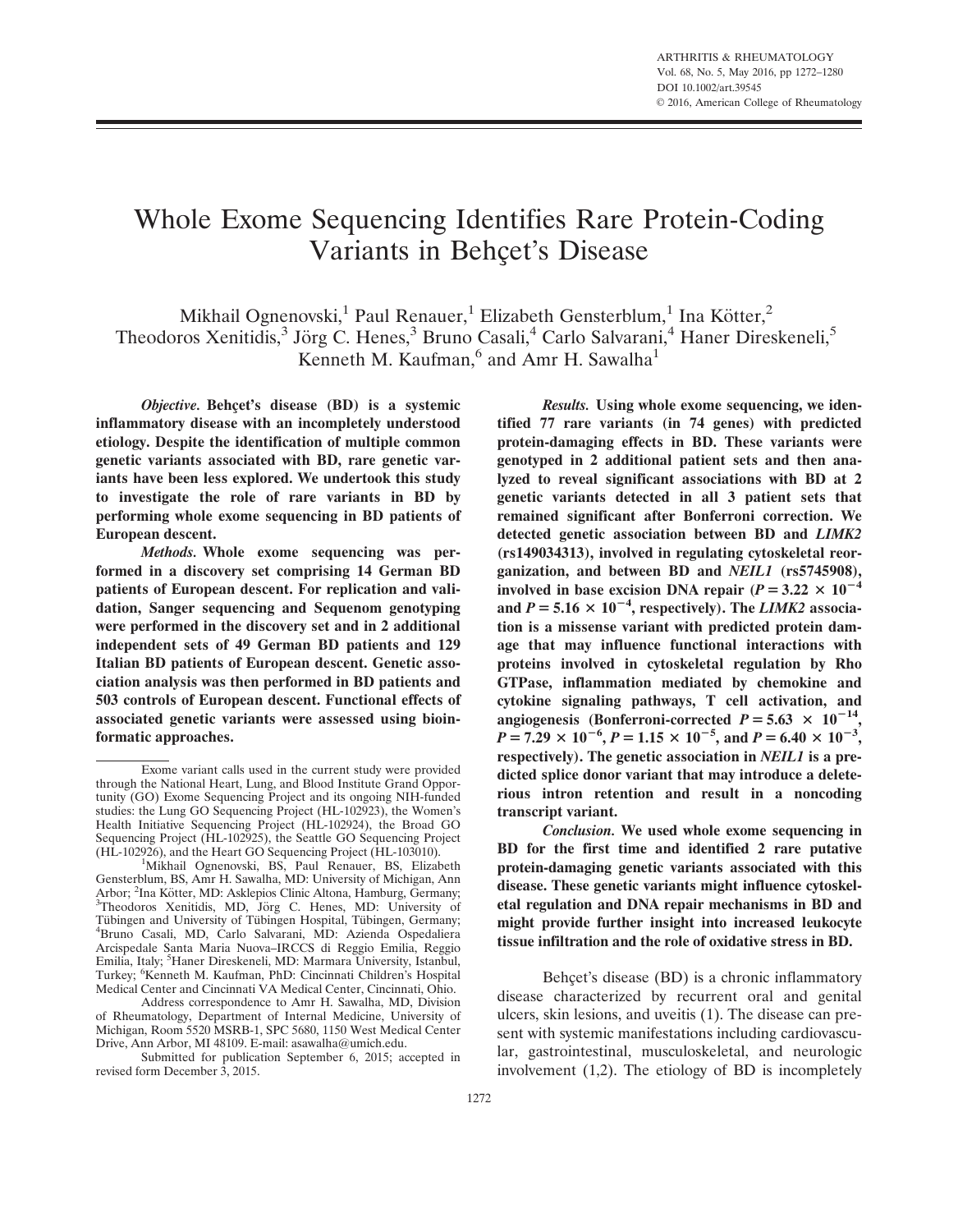understood; however, the disease is thought to be triggered by a dysregulated immune response to environmental stimuli from viruses, certain bacterial species, and microbial products such as heat-shock proteins (3). Aberrant epigenetic mechanisms may also contribute to BD pathogenesis with disease-associated patterns in DNA methylation that have been identified at several cytoskeletal genes in monocytes and  $CD4+T$  cells from BD patients (4).

BD also has an important genetic component, which can be gleaned from an increased disease prevalence along the "ancient Silk Road"—a region stretching from the Mediterranean basin to Japan (5). This genetic component is further evidenced by familial aggregation of the disease, with a relative risk in siblings of affected patients compared to the general population  $(\lambda_s)$  ranging from 11.4 to 52.5 in Turkey (6). In addition, genetic susceptibility for BD has been identified within the HLA region in multiple ethnic groups (7). Recent genome-wide association studies have expanded our understanding of the genetics underlying BD pathogenesis by facilitating the discovery of new HLA and non-HLA susceptibility loci. Indeed, multiple independent genetic associations have recently been identified in the HLA region, with the most robust association in BD localized to an intergenic region between HLAB and MICA (8–10). Additional genetic risk loci for BD include a number of non-HLA loci (UBAC2, IL10, IL23R/IL12RB2, CCR1, STAT4, KLRC4, ERAP1, and the GIMAP gene cluster) (7).

Whole exome sequencing is quickly becoming a commonly used high-throughput method for detecting protein-coding and splice-altering variants, which are more likely to be protein damaging and thus might have a more clear effect on disease pathogenesis (11). Furthermore, this technique can be used to detect rare variants which are proposed to contribute to the heritability of complex disease that remains largely unexplained by common variants (12). In addition, the low cost of whole exome sequencing compared to other sequencing techniques has led to the rapid expansion of exome databases that make it easy to compare allele frequencies, identify de novo variants, and retrieve previously reported exome data to use in new studies. Although whole exome sequencing is already a widely used approach for detecting genetic variants associated with monogenic disorders, it is becoming a viable alternative technique for elucidating genetic susceptibility in more complex genetic conditions (11).

Recent discoveries of disease-associated genetic variants have begun to illuminate the complex genetic component of BD. However, more research is required to identify additional susceptibility loci and to determine the functional relationships between genetic associations and disease pathogenesis (13). In this study, we performed the first whole exome sequencing in BD and identified novel genetic associations by investigating rare variants with potentially protein-damaging effects in BD patients of European descent.

### PATIENTS AND METHODS

Patient selection and DNA isolation. Whole blood samples were isolated from BD patients of German or Italian descent, and genomic DNA was extracted using a QIAamp DNA Blood Maxi kit in accordance with the instructions of the manufacturer (Qiagen). All patients fulfilled the 1990 International Study Group criteria for diagnosis of Behçet's disease (14). Written informed consent was obtained from all study participants prior to enrollment, and the study was approved by the institutional review boards and ethics committees from each institution involved. A total of 192 BD patients were studied. Whole exome sequencing was performed in 14 sporadic nonfamilial BD patients from Germany. Two additional cohorts of 49 German BD patients and 129 Italian BD patients were included for replication and genetic association analysis.

Whole exome sequencing. Whole exome sequencing was performed on genomic DNA that was isolated from whole blood samples obtained from BD patients. Exome enrichment was prepared using a TruSeq Exome Enrichment kit (Illumina), and paired-end 100-bp reads were sequenced on a HiSeq 2000 instrument (Illumina). Sequence alignment, quality assurance measures, and data analysis were performed using a DNA-Seq Analysis Package implemented in SNP & Variation Suite 7 (Golden Helix) and a Cincinnati Analytical Suite for Sequencing Informatics (15). Variant filtering was performed using the quality control measures for read depth, quality score, and a calculated ratio of the alternate allele read depth to the alternate allele read depth plus the reference allele read depth, as previously described (16). Synonymous variants were excluded from further analysis.

Sanger sequencing. Sanger sequencing was performed in our discovery cohort for select variants in ALOX15B, IL21R, MYO15A, PKP1, and PKP3. Sanger sequencing confirmed whole exome sequencing results  $100\%$  of the time. Primers were designed using Primer3 software (Premier Biosoft), and primer quality was assessed using NetPrimer software (Premier Biosoft) (17). The following primers were used: for *ALOX15B*, 5'-ATTTGAGTGACCCCGTTCC-3' (forward) and 5'-GAGG-AGTGTGTTTCGGGAGA-3' (reverse); for IL21R, 5'-GCCT-TGAAACATTGGTGCTC-3' (forward) and 5'-AGTCCTG-TGAGCCCTGAGTG-3' (reverse); for MYO15A, 5'-GGAC-CTGGGCGAGTATTATG-3' (forward) and 5'-GGGAGGT-CATAGGGTGGGTA-3' (reverse); for PKP1, 5'-CCCTCTT-CCACCCTCTTCTC-3' (forward) and 5'-CCACTCCTGTAG-CCACCACT-3' (reverse); and, for PKP3, 5'-GCAAAGGCAG-AAGCAGAGG-3' (forward) and 5'-ACCACCAGGTTGTT-GAGCAC-3' (reverse). Polymerase chain reaction (PCR) was performed on a T100 thermocycler (Bio-Rad) using ZymoTaq one-step master mix (Zymo) and the following settings:  $95^{\circ}$ C for 10 minutes; 40 cycles of 95 $^{\circ}$ C for 30 seconds, 58.3 $^{\circ}$ C for 40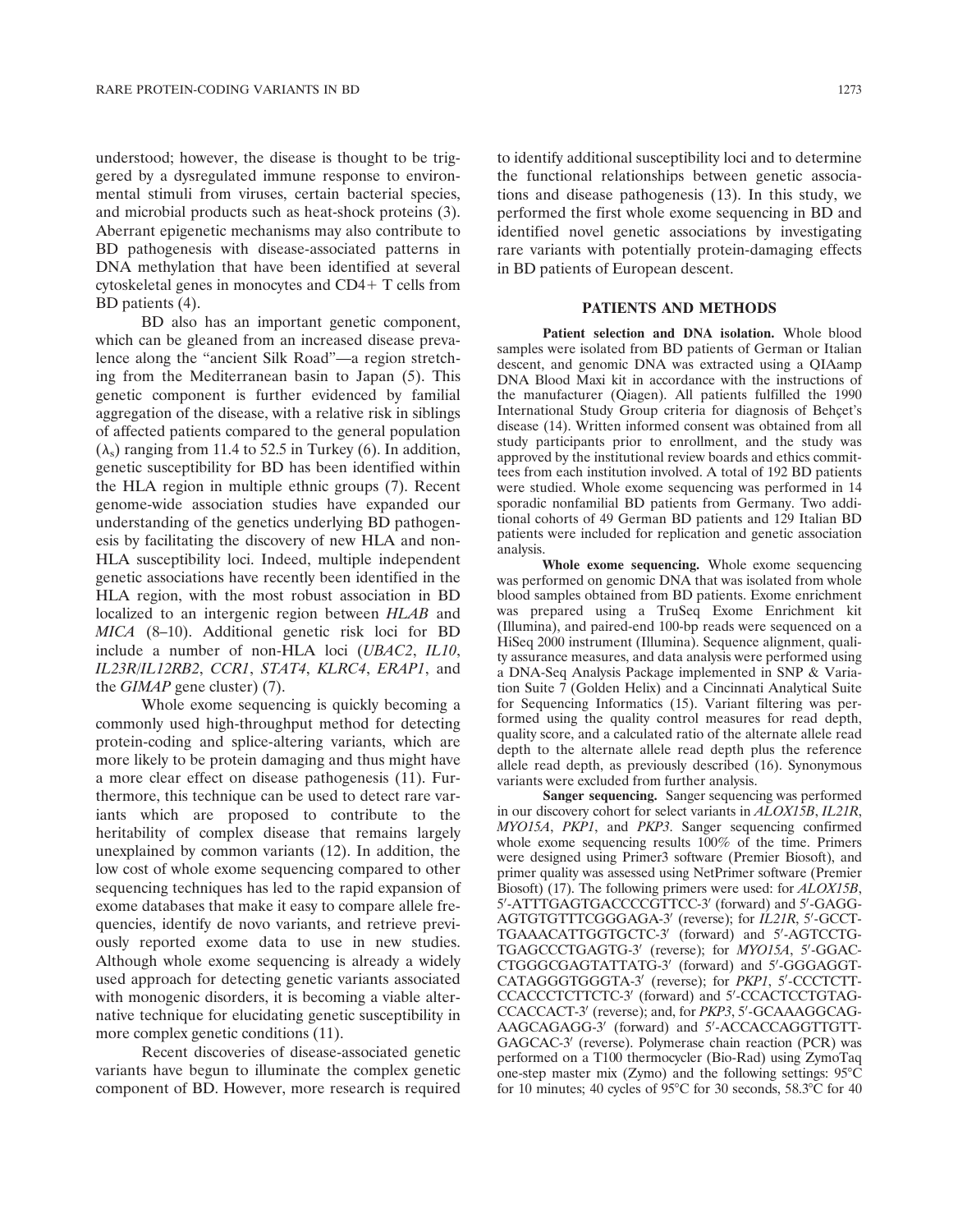seconds, and 72°C for 1 minute; and 72°C for 7 minutes. PCR amplification was then confirmed by agarose gel electrophoresis (2% agarose gel). The PCR-amplified DNA was purified and then sequenced using a 3730 XL sequencer (Applied Biosystems).

Sequenom genotyping. Sequenom genotyping was performed on all BD patient samples at the University of Michigan DNA Sequencing Core. Genotyping assays were designed for 73 of the 77 target variants using an Assay Design Suite (Agena Bioscience) and MassArray Assay Design 4.0 (Sequenom). Assays could not be created for rs80096349, rs143211074, rs145837446, and rs138771398 within AGER, BTNL2, SPPL2C, and TNXB, respectively. Genotyping assays were performed using the MassArray System according to the standard protocols of the manufacturer (Agena Bioscience). Single-nucleotide polymorphism (SNP) calls were automatically generated using TyperAnalyzer software (Sequenom) and then validated manually to exclude SNPs with ambiguous spectra.

Statistical analysis of genotyping data. Quality control measures were applied to Sequenom genotyping data to include individuals with a genotyping success rate of  $>90\%$  for all variants, and then to include variants with a genotyping success rate of  $>90\%$  for all individuals. Genotyping data were obtained from 503 healthy controls of European descent included in the 1000 Genomes Project (18). Association analyses were then performed using a basic allelic chi-square test with 1df via a Plink version 1.07 whole-genome data analysis toolset (19).

Bioinformatic analyses. Protein-damage predictions were made using SIFT, Polyphen2, MutationTaster, Mutation Assessor, and FATHMM algorithms included in SNP & Variation Suite 7 (20–24). For noncoding variants, an additional prediction was made using the FATHMM-MKL algorithm (24,25). Conservation was assessed using PhastCons and PhyloP algorithms for which we defined highly conserved loci as having a PhastCons score of  $>0.95$  and a PhyloP score of  $>3.00$  (26,27). Structural data were acquired for LIM domain kinase 2 (LIMK2) (UniProtKB accession no. P53671; Research Collaboratory for Structural Bioinformatics Protein Data Bank [RCSB PDB] ID no. 4TPT) and Nei-like DNA glycosylase 1 (NEIL1) (UniProtKB accession no. Q96FI4) from the RCSB PDB (28,29), and crystal structures were visualized using Visual Molecular Dynamics software version 1.9.2 (30). The predicted effects of the S605C residue change on LIMK2 secondary structures and disulfide bond formation were determined using PsiPred and PredictProtein software, respectively (31–33). Functional protein interactions were determined using STRING 10 software with a confidence threshold of 0.800, and results were filtered to include activation, inhibition, binding, catalysis, posttranslational modifications, and reaction-based interactions (34,35). Pathway enrichment analyses were performed using Panther Pathway annotations and DAVID (36,37).

### RESULTS

Enrichment of rare genetic variants with putative protein-damaging potential. In a discovery cohort comprising 14 BD patients of European descent, we explored exon and splice site variants using whole exome sequencing. Variants were initially filtered using the quality control measures as previously described (16). Variants that can alter the amino acid protein

sequence were then filtered to include those observed in at least 2 of the 14 sequenced patients and previously reported with a minor allele frequency (MAF) of  $< 0.01$ in a population of 6,503 individuals (Exome Variant Server; National Heart, Lung, and Blood Institute [NHLBI] Grand Opportunity [GO] Exome Sequencing Project) [\(http://evs.gs.washington.edu/EVS](http://evs.gs.washington.edu/EVS)/). Variants were then analyzed for the potential to induce proteindamaging effects using SIFT, Polyphen2, MutationTaster, Mutation Assessor, and FATHMM functional prediction algorithms (20–24). Our analyses identified 77 rare variants in 74 genes with proteindamaging potential as predicted by at least 1 prediction algorithm. These variants included 73 nonsynonymous variants, 1 stop-gain variant, and 3 splice site variants (see Supplementary Table 1, available on the Arthritis & Rheumatology web site at [http://onlinelibrary.wiley.com/doi/10.](http://onlinelibrary.wiley.com/doi/10.1002/art.39545/abstract) [1002/art.39545/abstract](http://onlinelibrary.wiley.com/doi/10.1002/art.39545/abstract)). We identified multiple putative protein-damaging variants in the SNX8 and TTN genes, which contained 2 and 3 variants, respectively.

Genetic association analysis. The putative proteindamaging variants were genotyped in the original 14 sequenced patients and 2 additional cohorts of 49 German BD patients and 129 Italian BD patients by Sequenom genotyping. In addition, genotyping data were obtained for 503 healthy controls of European descent included in the 1000 Genomes Project (18). We then applied quality control filters and performed a genetic association analysis for a total of 61 successfully genotyped variants in 178 BD patients and 503 healthy controls using a basic allelic chi-square test with 1df. Our results confirmed 2 novel genetic associations that remained significant after Bonferroni correction for multiple testing  $(P < 8 \times 10^{-4})$ . The Bonferroni-corrected P value threshold was derived using an alpha level of 0.05 and 61 independent genetic variants tested  $(0.05/61 = 8 \times$  $10^{-4}$ ). These 2 BD-associated rare variants were rs149034313 (odds ratio [OR] 17.23,  $P = 3.22 \times 10^{-4}$ ), a missense variant within LIMK2, and rs5745908 (OR 4.35,  $P = 5.16 \times 10^{-4}$ , a splice site variant within *NEIL1* (Table 1) (see Supplementary Table 2, available on the Arthritis & Rheumatology web site at [http://onlinelibrary.](http://onlinelibrary.wiley.com/doi/10.1002/art.39545/abstract) [wiley.com/doi/10.1002/art.39545/abstract](http://onlinelibrary.wiley.com/doi/10.1002/art.39545/abstract)).

Analyses of the putative protein-damaging effects of LIMK2 and NEIL1 associations. We explored the putative protein-damaging effects of rs149034313 and rs5745908 within LIMK2 and NEIL1, respectively. The association in LIMK2 (rs149034313) is found at a highly conserved locus with a high probability of inducing a protein-damaging effect (MutationTaster2 probability of 0.99999). Specifically, this variant introduces an S605C residue change within the LIMK2 protein tyro-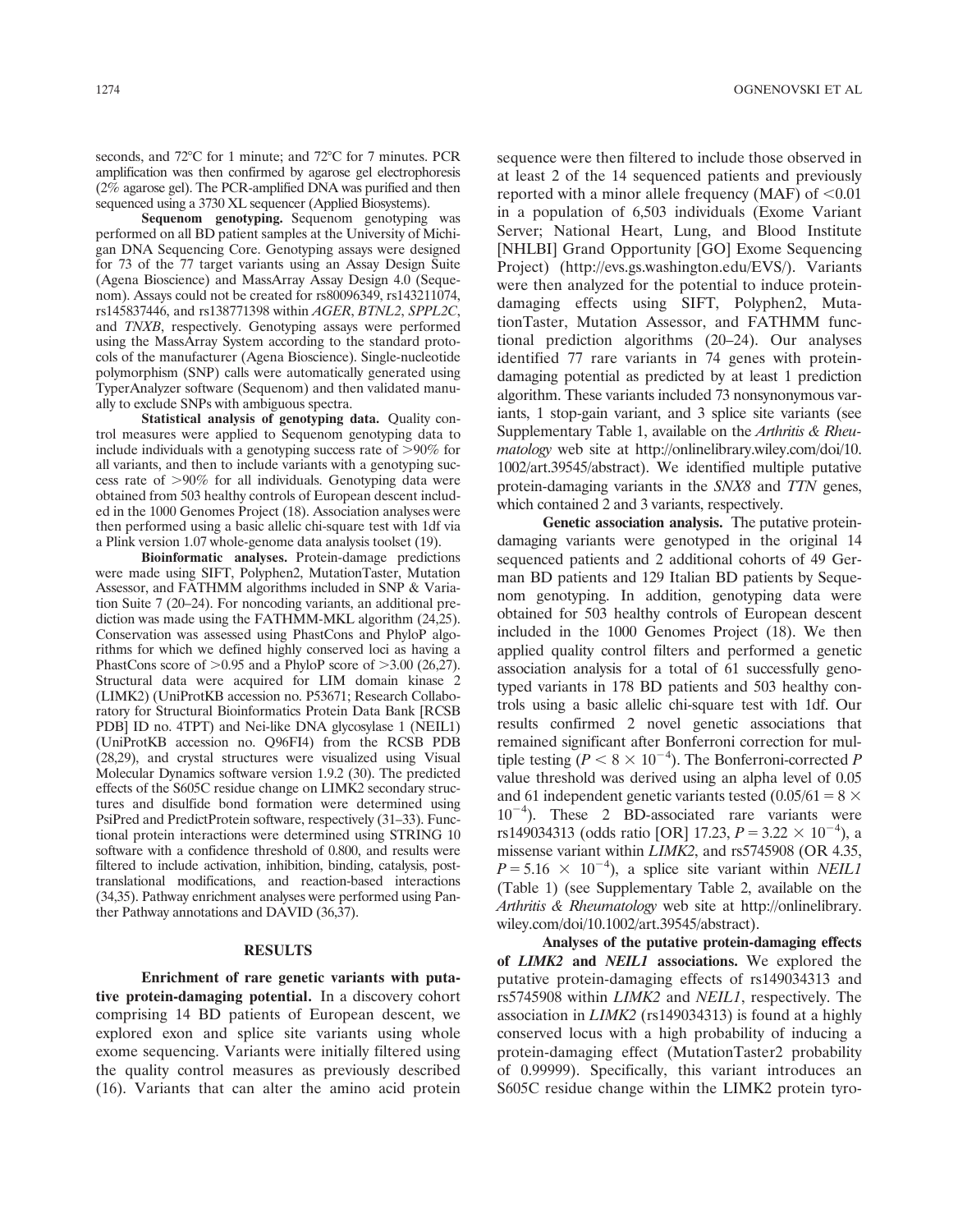Table 1. Genetic association analysis results for rare variants that were significantly associated with BD following Bonferroni correction  $(P < 8 \times 10^{-4})^*$ 

|                         | Gene name             |                       |  |
|-------------------------|-----------------------|-----------------------|--|
|                         | LIMK <sub>2</sub>     | <i>NEIL1</i>          |  |
| SNP (minor allele)      | rs149034313 (G)       | rs5745908 (C)         |  |
| Genomic position (HG19) | Chr. 22: 31674324     | Chr. 15: 75641682     |  |
| Codon change            | $TCC \rightarrow TGC$ | NA.                   |  |
| MAF in cases            | 0.017                 | 0.034                 |  |
| MAF in controls         | 0.001                 | 0.008                 |  |
| P                       | $3.22 \times 10^{-4}$ | $5.16 \times 10^{-4}$ |  |
| OR (95% CI)             | $17.23(2.07-143.60)$  | $4.35(1.76 - 10.74)$  |  |

\* The analysis included 178 patients with Behçet's disease (BD) and  $503$  healthy controls of European descent.  $SNP = single-nucleotide$ polymorphism;  $HG19 =$  human genome version 19; Chr.  $=$  chromosome;  $NA = not$  applicable;  $MAF = minor$  allele frequency; OR = odds ratio;  $95\%$  CI =  $95\%$  confidence interval.

sine kinase domain that is responsible for serine- and threonine-specific protein phosphorylation (38). We examined how S605C interacts with residues involved in LIMK2 catalysis using the crystal structure of the homodimeric protein kinase domains. The structure shows that S605C is localized to a C-terminal  $\alpha$ -helix that is distal to the ATP binding site and active site at residues 360 and 451, respectively (38,39) (Figure 1). The S605C  $\alpha$ -helix is also distant from key structural residues related to LIMK2 activity (Leu<sup>337</sup>, Phe<sup>342</sup>, Ala<sup>345</sup>, Val<sup>358</sup>,

Lys<sup>360</sup>, Leu<sup>389</sup>, Ile<sup>408</sup>, Leu<sup>458</sup>, Asp<sup>469</sup>, Gly<sup>471</sup>, and Leu<sup>472</sup>) (40) (Figure 1). We then assessed whether the residue change affected LIMK2 secondary structures and disulfide bond formation. However, there was no predicted change to the S605C  $\alpha$ -helix, and no new disulfide bonds were predicted to form at S605C.

The association in *NEIL1* (rs5745908) is located 2bp downstream of an exon splice site in an intron between the first 2 exons of the NEIL1 exon structure (UniProtKB accession no. Q96FI4) (41) (Figure 2A). This variant was predicted to be deleterious to NEIL1 with high probability (FATHMM-MKL probability of 0.96693; MutationTaster2 probability of 1.00000) (22,25). In addition, this NEIL1 association is a predicted splice donor variant, a type of variant that can induce intron retentions that lead to noncoding transcripts via mechanisms of nuclear sequestration and nonsense-mediated decay, as introns often contain premature stop codons. Similarly, intron retention by this NEIL1 variant is predicted to result in a premature intron stop codon, such as in NEIL1-012 (Ensembl transcript ID: ENST00000564951), a noncoding NEIL1 transcript (Figure 2B).

Functional pathway analyses of LIMK2 and NEIL1. We investigated downstream effects of the putative protein damage from the disease-associated variants by exploring the affected functional pathways. For LIMK2, we



Figure 1. A, Protein map depicting functional and structural features of LIM domain kinase 2 (LIMK2) relative to rs149034313. Functional sites are shown with the ATP-binding site and the active site as cyan and yellow markers, respectively. In addition, secondary structures are shown with  $\alpha$ -helices and  $\beta$ -sheets as red and yellow blocks, respectively. **B** and C, Crystal structures depicting the homodimeric protein kinase domains of LIMK2 to show the S605C residue change (green) relative to the active site (yellow) and ATP-binding site (cyan) (B) and to key structural residues (purple) (C). LIM = LIM protein structural domain; PDZ = PDZ protein structural domain.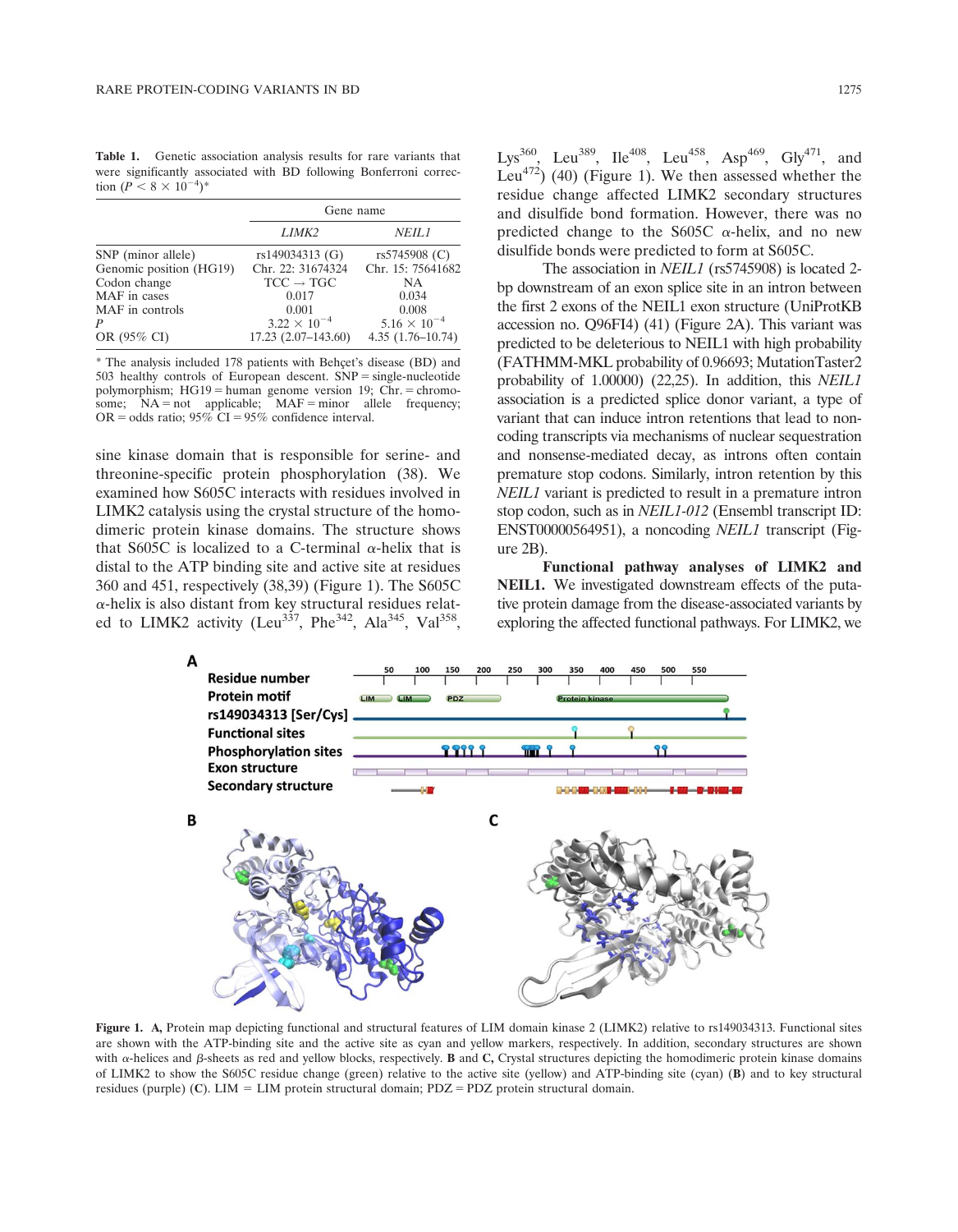

Figure 2. A, Protein map depicting functional and structural features of Nei-like DNA glycosylase 1 (NEIL1) relative to rs5745908. Functional sites are shown with DNA binding sites and active sites as purple and yellow markers, respectively. In addition, secondary structures are shown with  $\alpha$ -helices and  $\beta$ -sheets as red and yellow blocks, respectively. **B**, Transcript variants for *NEIL1* with respect to rs5745908, highlighting the retained intron of noncoding transcript NEIL1-012.

identified functional interactions with 13 proteins with high confidence  $(\geq 0.800)$  (Figure 3). We then analyzed the LIMK2-interacting proteins for biologic pathways to identify a highly significant enrichment for cytoskeletal regulation by Rho GTPase (Bonferroni-corrected  $P = 5.63 \times 10^{-14}$ , false discovery rate [FDR] of 2.86  $\times$  10<sup>-12</sup>) (Table 2). Significant enrichment was also found in pathways involved in inflammation mediated by chemokine and cytokine signaling (Bonferroni-corrected  $P = 7.29 \times$  $10^{-6}$ , FDR of 3.71  $\times$  10<sup>-4</sup>), T cell activation (Bonferroni-corrected  $P = 1.15 \times 10^{-5}$ , FDR of 5.88  $\times 10^{-4}$ ), and angiogenesis (Bonferroni-corrected  $P = 6.40 \times 10^{-3}$ ,



Figure 3. Diagram depicting LIM domain kinase 2 (LIMK2) functional interactions with proteins based on activation, inhibition, binding, and posttranslational modifications. Interactions are represented by lines with a thickness that corresponds to the confidence level. The diagram was generated using STRING 10 software. CFL1 = cofilin 1; ROCK1 = Rho-associated coiled-coil–containing protein kinase 1; PAK4 = p21 protein  $(Cd42/Rac)$ –activated kinase 4; PARD3 = par-3 family cell polarity regulator; NISCH = nischarin.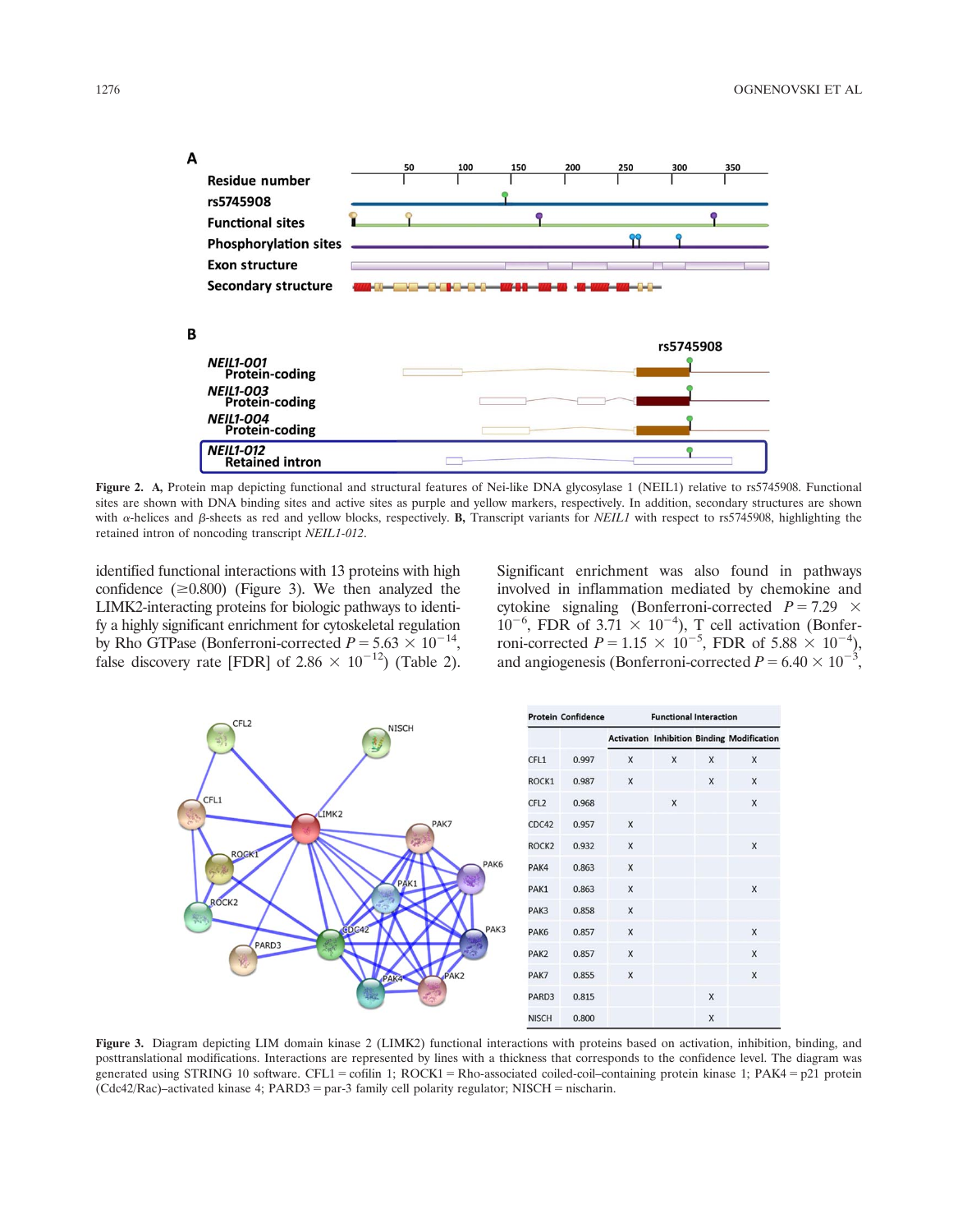| Pathway                                                                 | Fold<br>enrichment | Bonferroni-<br>corrected<br>$\boldsymbol{P}$ | <b>FDR</b>             | Proteins                                                               |
|-------------------------------------------------------------------------|--------------------|----------------------------------------------|------------------------|------------------------------------------------------------------------|
| Cytoskeletal regulation by Rho<br><b>GTPase</b>                         | 26.21              | $5.63 \times 10^{-14}$                       | $2.86 \times 10^{-12}$ | PAK6, CDC42, PAK7, PAK2, ROCK1,<br>ROCK2, PAK3, CFL2, PAK4, CFL1, PAK1 |
| Ras pathway                                                             | 20.20              | $2.04 \times 10^{-6}$                        | $1.04 \times 10^{-4}$  | PAK6, CDC42, PAK7, PAK2, PAK3, PAK4,<br>PAK1                           |
| Axon guidance mediated by<br>semaphorins                                | 31.80              | $3.70 \times 10^{-6}$                        | $1.89 \times 10^{-4}$  | PAK6, PAK7, PAK2, PAK3, PAK4, PAK1                                     |
| Inflammation mediated by<br>chemokine and cytokine signaling<br>pathway | 7.69               | $7.29 \times 10^{-6}$                        | $3.71 \times 10^{-4}$  | PAK6, CDC42, PAK7, PAK2, ROCK1,<br>ROCK2, PAK3, PAK4, PAK1             |
| T cell activation                                                       | 15.15              | $1.15 \times 10^{-5}$                        | $5.88 \times 10^{-4}$  | PAK6, CDC42, PAK7, PAK2, PAK3,<br>PAK4, PAK1                           |
| Angiogenesis                                                            | 7.02               | $6.40 \times 10^{-3}$                        | $3.27 \times 10^{-1}$  | PAK6, PAK7, PAK2, PAK3, PAK4, PAK1                                     |

**Table 2.** Results of the pathway analysis of proteins that functionally interact with LIM domain kinase  $2^*$ 

\* Enrichment was performed using DAVID with Panther Pathway annotations (36,37). FDR = false discovery rate; PAK6 = p21 protein (Cdc42/ Rac)–activated kinase 6;  $ROCK1 = Rho-associated coiled-coil-containing protein kinase 1$ ;  $CFL2 = cofilin 2$ .

FDR of 0.327). In our analysis of NEIL1 functional interactions, we identified 4 proteins with high confidence  $(\geq 0.800)$  (Figure 4). However, pathway analysis of these proteins revealed no significantly enriched pathways.

## DISCUSSION

Accumulating evidence suggests that rare variants make an important contribution to complex disease. Although these variants are infrequent, separate rare variants present in different individuals may lead to the same disease by affecting related pathways (42). In addition, rare variation is proposed to contribute to the heritability of complex diseases, which is mostly unexplained by common variants (12). In this first whole exome sequencing study in BD, we identified and verified the presence of rare variants with predicted proteindamaging effects in patients of European descent in a discovery cohort and in 2 additional independent cohorts. Our sample size had  $>90\%$  power to detect a genetic association of a variant with an MAF of 0.01 and an OR of 4.0 ( $\alpha$  = 0.05, disease prevalence of 5.2/100,000).

We identified and replicated significant genetic associations with protein-damaging potential in LIMK2 and NEIL1. The most significant association was localized to a highly conserved locus within LIMK2 (rs149034313), an important regulator of actin cytoskeletal reorganization (43). Characterization of this association showed that the variant induces an S605C residue change in the LIMK2 protein kinase domain. However, the location of S605C suggests a low likelihood that it will affect the catalytic mechanism or function-related



Figure 4. Diagram depicting Nei-like DNA glycosylase 1 (NEIL1) functional interactions with proteins based on activation, inhibition, binding, and posttranslational modifications. Interactions are represented by lines with a thickness that corresponds to the confidence level. The diagram was generated using STRING 10 software. WRN = Werner syndrome RecQ-like helicase; HUS1 = HUS1 checkpoint clamp component;  $RAD9A = RAD9$  checkpoint clamp component A;  $RAD1 = RAD1$  checkpoint DNA exonuclease.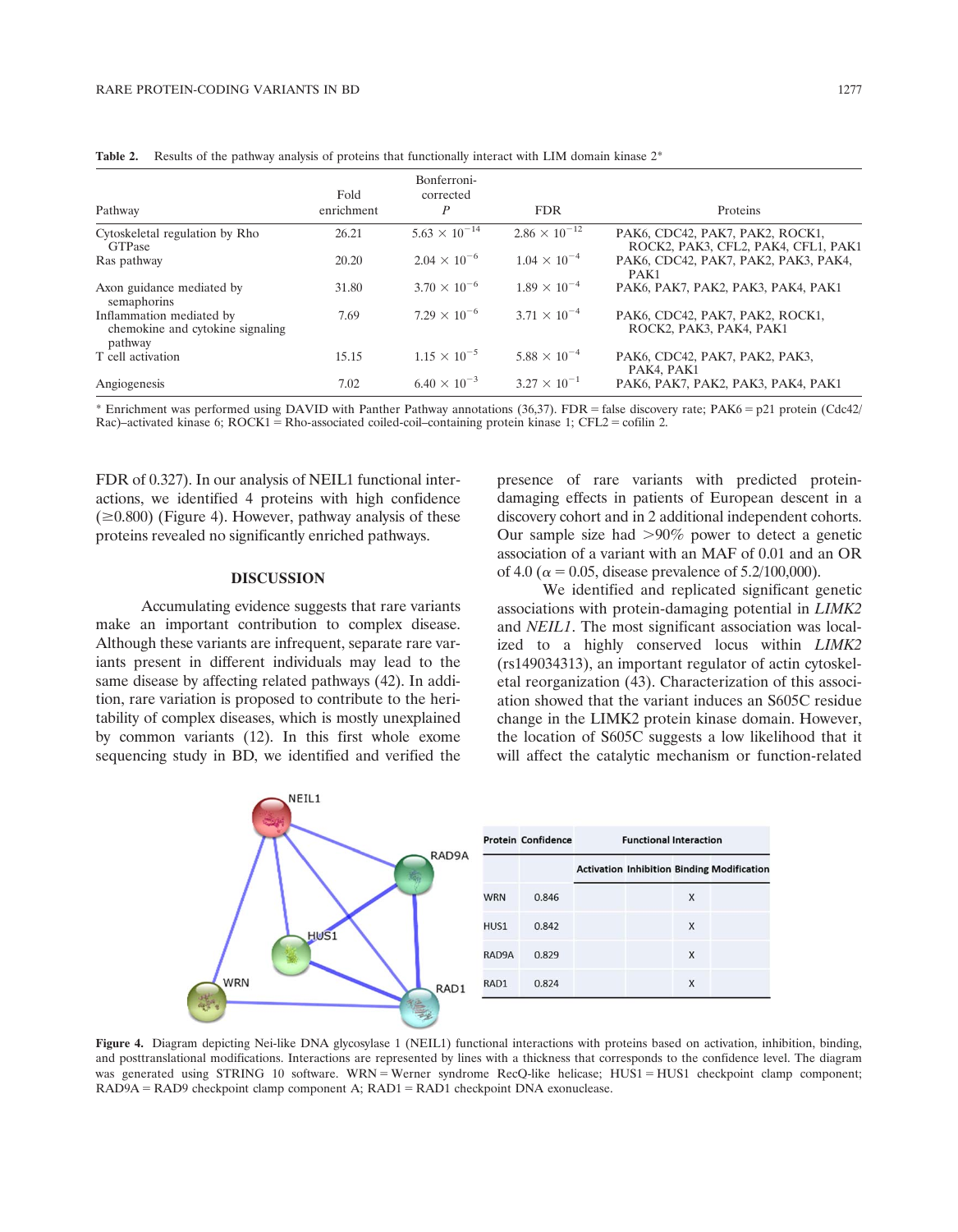structural features due to its distance from the nucleotide binding region, ATP binding site, active site, and key structural residues (38–40). In addition, proteinmodeling algorithms showed that S605C would not interrupt secondary protein structures, and the cysteine residue change is unlikely to form new disulfide bonds within the known crystallized portion of the protein. However, the location of S605C on the surface of LIMK2 may render it more susceptible to damage by posttranslational modifications. Cysteine thiol groups are known targets of both reactive oxygen species (ROS) and reactive nitrogen species, which can induce a number of reversible and irreversible posttranslational modifications to proteins at critical cysteines (44). These modifications could potentially affect a protein's charge and/or structure, thereby changing its function, location, or association with other proteins.

Of course, further studies will be required to elucidate the specific effect of this residue change on LIMK2 and to determine whether this amino acid change will affect LIMK2 interactions with other proteins. Due to the high number of LIMK2 activators and modifiers, there is a strong possibility that functional interactions are affected by the residue change.

We next investigated the impact of putative damage of LIMK2 protein on cellular pathways. Our analysis revealed LIMK2 interactions with 13 proteins that were significantly enriched for several BD-associated pathways including angiogenesis, inflammation, T cell activation, and cytoskeletal regulation. Indeed, BD pathogenesis has been linked to abnormal levels of several angiogenic factors such as angiopoietin 1 (45,46), monocyte chemoattractant protein 1 (47), serum vascular endothelial growth factor (48), and soluble VEcadherin (49). BD is also associated with tissue inflammation, which is accompanied by leukocyte infiltration, predominantly from T cells and monocytes (50–52). In addition, cytoskeletal remodeling is central to leukocyte adhesion and infiltration in BD, and the genes involved in this remodeling exhibit dysfunctional DNA methylation that reverses upon disease remission (4). Cytoskeletal remodeling is also directly regulated by LIMK2 through the phosphorylation/inactivation of cofilin, a protein responsible for actin filament depolymerization. This induces the formation of stress fibers and focal complexes in response to LIMK2 activation by Rho and Cdc42 pathways, respectively (43). Importantly, this process is directly relevant to the leukocyte motility and tissue infiltration that are increased in BD patients.

In addition, LIMK2 has been shown to play a role in extracellular matrix adhesion in the epidermal basal layer, and the expression of a related LIM kinase (LIMK1) has been shown to be down-regulated and involved in the pathogenesis of psoriasis (53). Upregulation of cofilin and LIMK2 has been described in a model of pulmonary artery inflammation (54), a characteristic and serious clinical feature in some patients with BD (55). Recent studies have also identified a role for LIMK2 in the stress response pathway as a transcriptional target of p53. In this role, genotoxic stress upregulated LIMK2 to cause a "pro-survival" cell cycle arrest at the  $G_1$  phase (56). Conversely, LIMK2 inhibition rendered cells more susceptible to apoptosis when exposed to genotoxic stress. Therefore, putative damage of LIMK2 protein may increase apoptosis susceptibility in response to the oxidative stress that is increased in active BD (57). Taken together, LIMK2 has a central role in the complex cellular pathways that are implicated in BD pathogenesis, and the association detected at rs149034313 might present a novel disease target for future studies.

We detected a second rare variant BD association within NEIL1, which encodes a DNA glycosylase involved in initiating the base excision repair (BER) pathway (58). This association is a predicted splice donor variant which has deleterious effects on NEIL1 by inducing intron retention and introducing a premature intron stop codon exactly like that in NEIL1-012 (ENST00000564951), a noncoding NEIL1 transcript. Given the role of NEIL1 in BER initiation, this deleterious effect could have extensive consequences for DNA damage repair following oxidative stress, especially because NEIL1 is important in repairing mutagenic oxidatively modified bases (58). Importantly, BD inflammation exposes cells to abnormal levels of ROS, and DNA damage repair machinery is essential for managing the effects of this oxidative stress.

In this study, we performed the first whole exome sequencing in BD and then identified and confirmed significant novel genetic associations in patients of European descent. Further analysis of these associations revealed potential protein-damaging effects in LIMK2 and NEIL1, which play considerable roles in cell motility and DNA damage repair. As these functions are paramount to the leukocyte infiltration and oxidative stress that are increased in BD, the rare variant associations identified might present novel disease targets and key pathways to explore in future studies.

## ACKNOWLEDGMENTS

The authors would like to thank the NHLBI GO Exome Sequencing Project and its ongoing studies which produced and provided exome variant calls for comparison: the Lung GO Sequencing Project, the Women's Health Initiative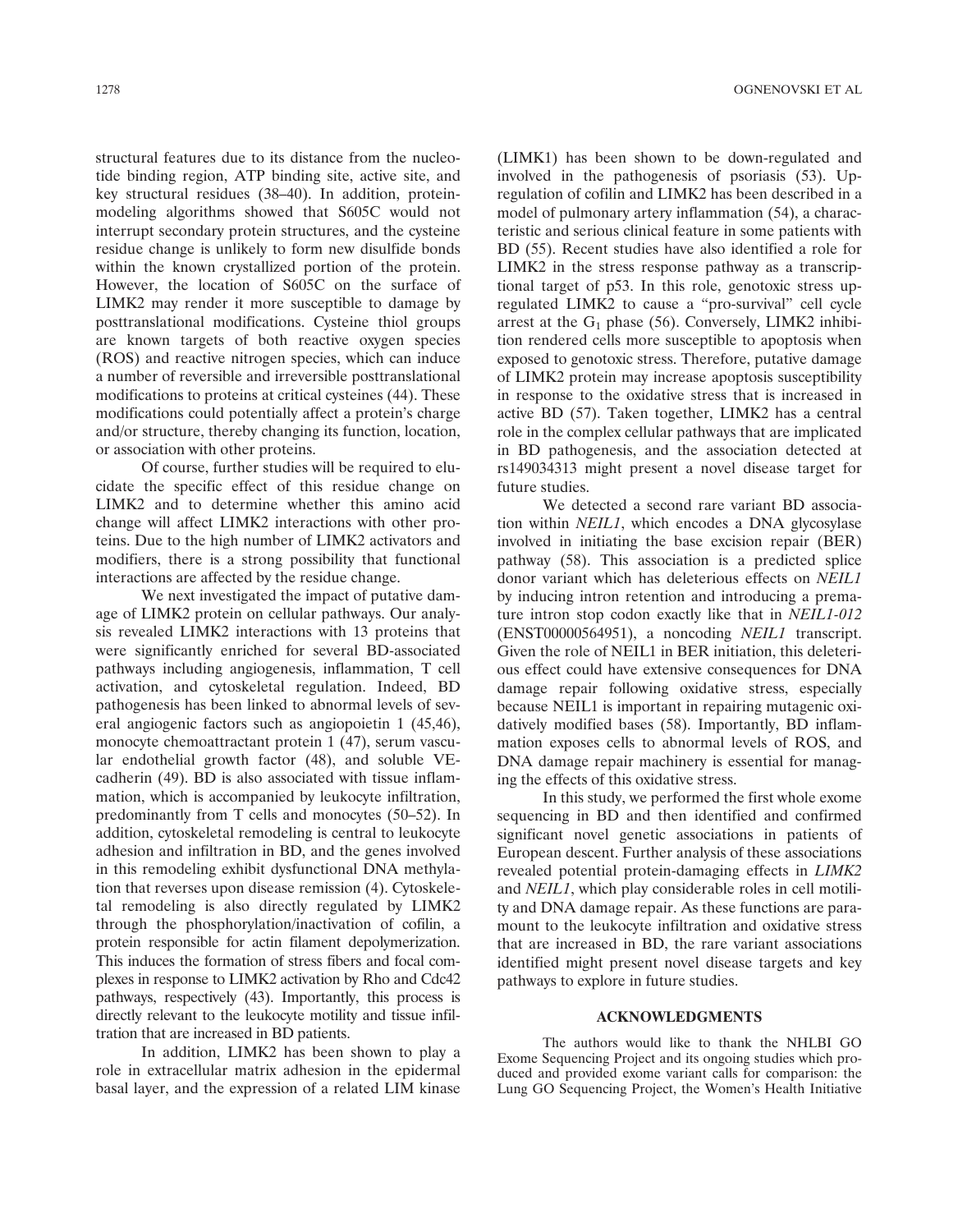Sequencing Project, the Broad GO Sequencing Project, the Seattle GO Sequencing Project, and the Heart GO Sequencing Project.

## AUTHOR CONTRIBUTIONS

All authors were involved in drafting the article or revising it critically for important intellectual content, and all authors approved the final version to be published. Dr. Sawalha had full access to all of the data in the study and takes responsibility for the integrity of the data and the accuracy of the data analysis.

Study conception and design. Sawalha.

Acquisition of data. Ognenovski, Renauer, Kötter, Xenitidis, Henes, Casali, Salvarani, Direskeneli, Sawalha.

Analysis and interpretation of data. Ognenovski, Renauer, Gensterblum, Kaufman, Sawalha.

### **REFERENCES**

- 1. Melikoglu M, Kural-Seyahi E, Tascilar K, Yazici H. The unique features of vasculitis in Behçet's syndrome. Clin Rev Allergy Immunol 2008;35:40–6.
- 2. Mendes D, Correia M, Barbedo M, Vaio T, Mota M, Goncalves O, et al. Behçet's disease: a contemporary review. J Autoimmun 2009; 32:178–88.
- 3. Hatemi G, Seyahi E, Fresko I, Talarico R, Hamuryudan V. Behçet's syndrome: a critical digest of the 2013-2014 literature. Clin Exp Rheumatol 2014;32 Suppl 84:S112–22.
- 4. Hughes T, Ture-Ozdemir F, Alibaz-Oner F, Coit P, Direskeneli H, Sawalha AH. Epigenome-wide scan identifies a treatmentresponsive pattern of altered DNA methylation among cytoskeletal remodeling genes in monocytes and  $CD4+T$  cells from patients with Behçet's disease. Arthritis Rheum 2014;66:1648-58.
- 5. Verity DH, Marr JE, Ohno S, Wallace GR, Stanford MR. Behcet's disease, the Silk Road and HLA-B51: historical and geographical perspectives. Tissue Antigens 1999;54:213–20.
- 6. Gul A, Inanc M, Ocal L, Aral O, Konice M. Familial aggregation of Behçet's disease in Turkey. Ann Rheum Dis 2000;59: 622–5.
- 7. Gul A. Genetics of Behçet's disease: lessons learned from genomewide association studies. Curr Opin Rheumatol 2014;26: 56–63.
- 8. Hughes T, Coit P, Adler A, Yilmaz V, Aksu K, Duzgun N, et al. Identification of multiple independent susceptibility loci in the HLA region in Behçet's disease. Nat Genet 2013;45:319-24.
- 9. Xavier JM, Davatchi F, Abade O, Shahram F, Francisco V, Abdollahi BS, et al. Characterization of the major histocompatibility complex locus association with Behçet's disease in Iran. Arthritis Res Ther 2015;17:81.
- 10. Carapito R, Shahram F, Michel S, Le Gentil M, Radosavljevic M, Meguro A, et al. On the genetics of the Silk Route: association analysis of HLA, IL10, and IL23R-IL12RB2 regions with Behçet's disease in an Iranian population. Immunogenetics 2015; 67:289–93.
- 11. Johar AS, Anaya JM, Andrews D, Patel HR, Field M, Goodnow C, et al. Candidate gene discovery in autoimmunity by using extreme phenotypes, next generation sequencing and whole exome capture. Autoimmun Rev 2015;14:204–9.
- 12. Eichler EE, Flint J, Gibson G, Kong A, Leal SM, Moore JH, et al. Missing heritability and strategies for finding the underlying causes of complex disease. Nat Rev Genet 2010;11:446–50.
- 13. Sawalha AH, Dozmorov MG. Epigenomic functional characterization of genetic susceptibility variants in systemic vasculitis. J Autoimmun 2016;67:76–81.
- 14. Criteria for diagnosis of Behçet's disease. International Study Group for Behçet's Disease. Lancet 1990;335:1078-80.
- 15. Patel ZH, Kottyan LC, Lazaro S, Williams MS, Ledbetter DH, Tromp H, et al. The struggle to find reliable results in exome

sequencing data: filtering out Mendelian errors. Front Genet 2014;5:16.

- 16. Kaufman KM, Linghu B, Szustakowski JD, Husami A, Yang F, Zhang K, et al. Whole-exome sequencing reveals overlap between macrophage activation syndrome in systemic juvenile idiopathic arthritis and familial hemophagocytic lymphohistiocytosis. Arthritis Rheum 2014;66:3486–95.
- 17. Rozen S, Skaletsky H. Primer3 on the WWW for general users and for biologist programmers. Methods Mol Biol 2000;132:365– 86.
- 18. 1000 Genomes Project Consortium. An integrated map of genetic variation from 1,092 human genomes. Nature 2012;491:56–65.
- 19. Purcell S, Neale B, Todd-Brown K, Thomas L, Ferreira MA, Bender D, et al. PLINK: a tool set for whole-genome association and population-based linkage analyses. Am J Hum Genet 2007; 81:559–75.
- 20. Kumar P, Henikoff S, Ng PC. Predicting the effects of coding non-synonymous variants on protein function using the SIFT algorithm. Nat Protoc 2009;4:1073–81.
- 21. Adzhubei IA, Schmidt S, Peshkin L, Ramensky VE, Gerasimova A, Bork P, et al. A method and server for predicting damaging missense mutations. Nat Methods 2010;7:248–9.
- 22. Schwarz JM, Cooper DN, Schuelke M, Seelow D. MutationTaster2: mutation prediction for the deep-sequencing age. Nat Methods 2014;11:361–2.
- 23. Reva B, Antipin Y, Sander C. Predicting the functional impact of protein mutations: application to cancer genomics. Nucleic Acids Res 2011;39:e118.
- 24. Shihab HA, Gough J, Cooper DN, Stenson PD, Barker GL, Edwards KJ, et al. Predicting the functional, molecular, and phenotypic consequences of amino acid substitutions using hidden Markov models. Hum Mutat 2013;34:57–65.
- 25. Shihab HA, Rogers MF, Gough J, Mort M, Cooper DN, Day IN, et al. An integrative approach to predicting the functional effects of non-coding and coding sequence variation. Bioinformatics 2015;31:1536–43.
- 26. Siepel A, Bejerano G, Pedersen JS, Hinrichs AS, Hou M, Rosenbloom K, et al. Evolutionarily conserved elements in vertebrate, insect, worm, and yeast genomes. Genome Res 2005;15:1034–50.
- 27. Pollard KS, Hubisz MJ, Rosenbloom KR, Siepel A. Detection of nonneutral substitution rates on mammalian phylogenies. Genome Res 2010;20:110–21.
- 28. Berman HM, Westbrook J, Feng Z, Gilliland G, Bhat TN, Weissig H, et al. The Protein Data Bank. Nucleic Acids Res 2000;28:235–42.
- 29. Goodwin NC, Cianchetta G, Burgoon HA, Healy J, Mabon R, Strobel ED, et al. Discovery of a type III inhibitor of LIM kinase 2 that binds in a DFG-out conformation. ACS Med Chem Lett 2015;6:53–7.
- 30. Humphrey W, Dalke A, Schulten K. VMD: visual molecular dynamics. J Mol Graph 1996;14:33–8, 27–8.
- 31. Buchan DW, Minneci F, Nugent TC, Bryson K, Jones DT. Scalable web services for the PSIPRED Protein Analysis Workbench. Nucleic Acids Res 2013;41:W349–57.
- 32. Jones DT. Protein secondary structure prediction based on position-specific scoring matrices. J Mol Biol 1999;292:195–202.
- 33. Rost B, Yachdav G, Liu J. The PredictProtein server. Nucleic Acids Res 2004;32:W321–6.
- 34. Szklarczyk D, Franceschini A, Kuhn M, Simonovic M, Roth A, Minguez P, et al. The STRING database in 2011: functional interaction networks of proteins, globally integrated and scored. Nucleic Acids Res 2011;39:D561–8.
- 35. Szklarczyk D, Franceschini A, Wyder S, Forslund K, Heller D, Huerta-Cepas J, et al. STRING v10: protein-protein interaction networks, integrated over the tree of life. Nucleic Acids Res 2015;43:D447–52.
- 36. Huang DW, Sherman BT, Lempicki RA. Systematic and integrative analysis of large gene lists using DAVID bioinformatics resources. Nat Protoc 2009;4:44–57.